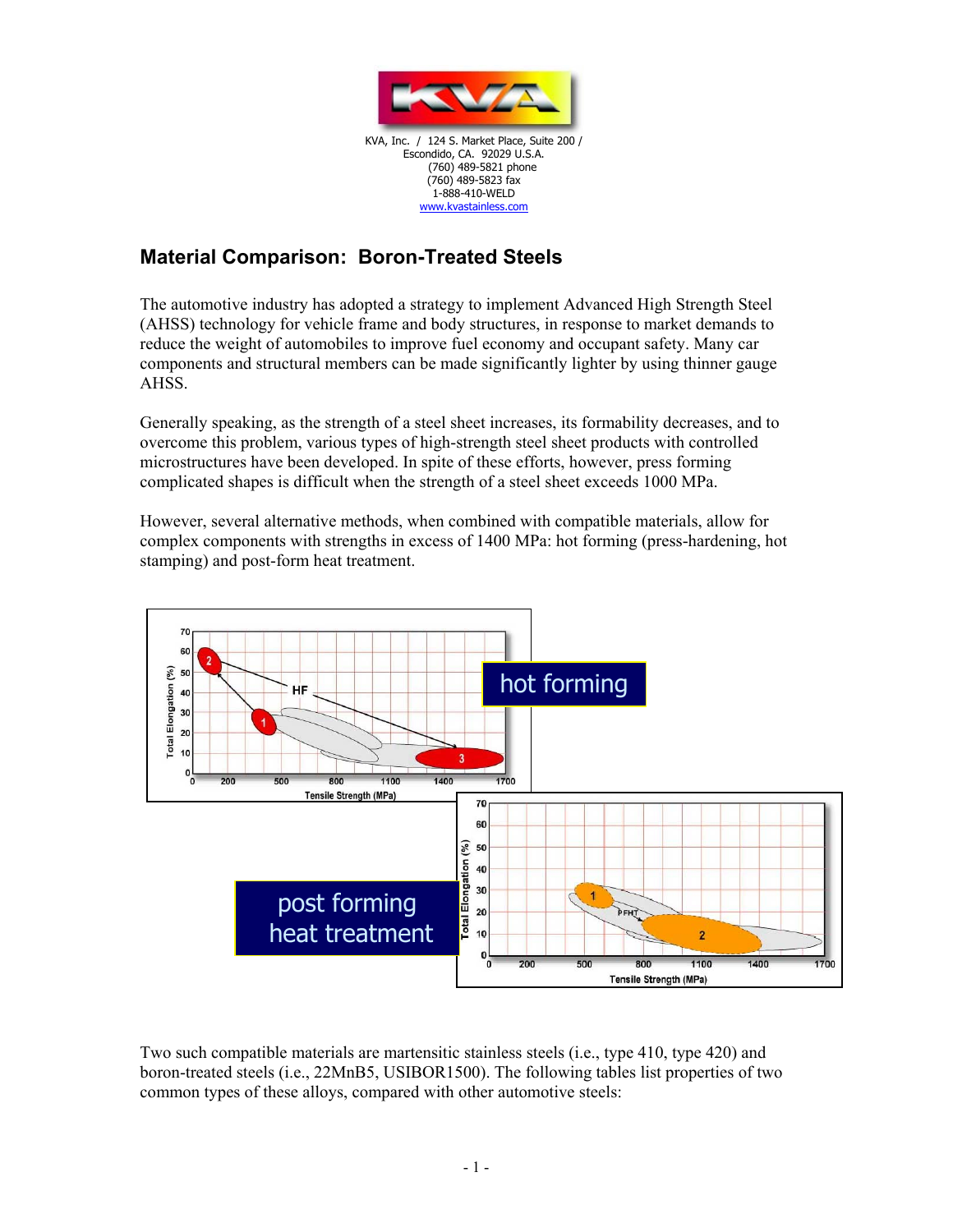| <b>Alloy</b>            | Dir. | $0.2\%$ YS | <b>UTS</b> | %E1     | Hard    | n-    |
|-------------------------|------|------------|------------|---------|---------|-------|
|                         |      | ksi(MPa)   | ksi(MPa)   | (in 2") | $R_{B}$ | value |
| Type $410$              | L    | 42.2(291)  | 77.1(532)  | 32.7    | 79      | 0.196 |
| (martensitic stainless) | T    | 44.2(305)  | 76.8(530)  | 31.1    |         | 0.194 |
| <b>HSLA350</b>          | L    | 57.9(399)  | 69.0(476)  | 26.1    | 75      | 0.136 |
|                         | T    | 63.8(440)  | 70.8(488)  | 25.6    | --      | 0.115 |
| <b>DP600</b>            | L    | 54.5(376)  | 96.3(664)  | 26.0    | 89.5    | 0.162 |
|                         | T    | 57.5(396)  | 97.7(674)  | 26.0    |         | 0.160 |
| DP780                   | L    | 69.5(479)  | 119.4(823) | 20.4    | 97.3    | 0.143 |
|                         | T    | 76.3(526)  | 125.3(864) | 17.7    | --      | 0.126 |
| 22MnB5                  | L    | 65.6(452)  | 84.8(585)  | 27.1    | 86      | 0.177 |
| (boron-treated)         | T    | 67.3(464)  | 86.1(594)  | 26.3    |         | 0.170 |

**Table 1: As-Delivered Tensile Properties** 

Results are average of duplicate tensile tests; courtesy of AK Steel Labs

## **Table 2: Tensile Properties after Heat-Treatment and Stress Relief**

| <b>Alloy</b>            | Dir. | $0.2\%$ YS  | <b>UTS</b>  | %E1     | Hard                 |
|-------------------------|------|-------------|-------------|---------|----------------------|
|                         |      | ksi(MPa)    | ksi(MPa)    | (in 2") | $\mathbf{R}_{\rm c}$ |
| Type $410*$             |      | 148.0(1020) | 196.5(1355) | 9.2     | 41.5                 |
| (martensitic stainless) |      | 149.4(1030) | 197.2(1360) | 8.6     | 42.0                 |
| 22MnB5                  |      | 155.2(1070) | 214.        |         | 46.0                 |
| (boron-treated)         |      |             |             | 69      | 46.0                 |

Results are average of duplicate tensile tests, courtesy of AK Steel Labs \*350°F/30min stress relief after hardening

While boron-treated steel can offer extremely high strengths, it requires a slightly-faster than air cooling quench rate to achieve maximum strengths. In practice, typical critical (minimum) quench rates are 20 to 40°C/s for boron- treated sheet steels.

Martensitic stainless steels, iron-chromium alloys containing 12-17% Cr, are considered "airhardening" as an air quench is sufficient to develop a martensitic microstructure upon cooling. Typical critical (minimum) quench rates are 10 to 20°C/s for martensitic stainless sheet steels.

In hot-forming, the slower critical quench rate of martensitic stainless steels allows for more uniform part properties. This is most pronounced on deep-draw sections, where the heat transfer rate between the part and the die can vary significantly on non-normal contact faces.

The following table summarizes key thermal-processing parameters for the two alloys: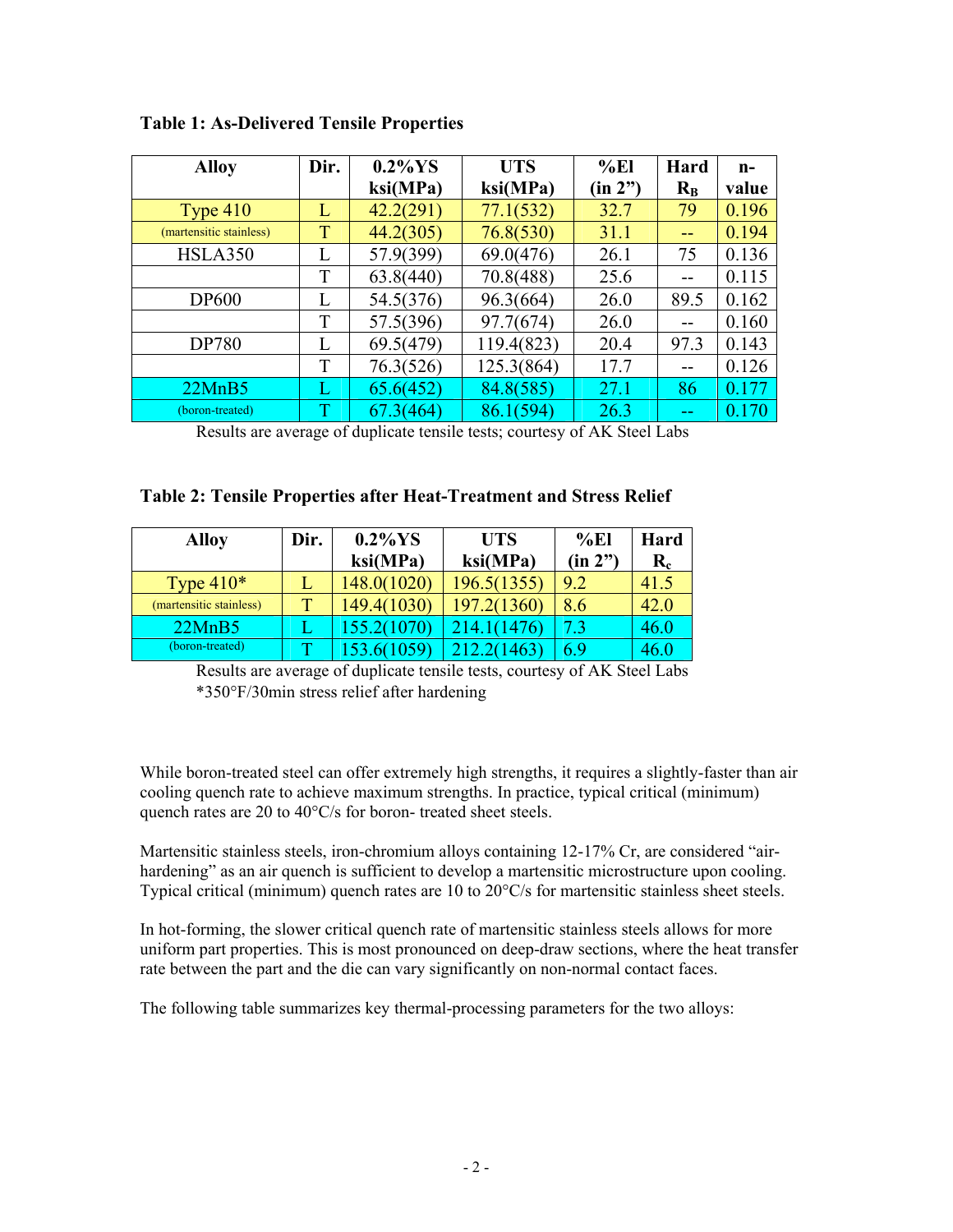| <b>Alloy</b>                           | <b>Lower Critical</b><br><b>Temp</b><br>$A_{C1}$ (°C) | <b>Min. Austenitizing</b><br><b>Temp</b><br>$A_{C3}$ (°C) | <b>Critical Cooling rate</b><br>approx $(^{\circ}C/s)$ |
|----------------------------------------|-------------------------------------------------------|-----------------------------------------------------------|--------------------------------------------------------|
| Type $410*$<br>(martensitic stainless) | 675                                                   | 960                                                       | $10 - 20$                                              |
| 22MnB5<br>(boron-treated)              | 750                                                   | 860                                                       | 20-40                                                  |

Although martensitic stainless steel requires a higher austenization temperature, the lower critical temperature is lower. This allows for extra time transferring the heated sheets to the die, without worry of incomplete transformation and low hardness in the finished product.

The following fatigue-life diagram compares the fatigue performance of the two alloys:

**Fig. 1: Fatigue Life: Type 410 vs. 22MnB5 Boron-Treated Steel** 

*(courtesy AK Steel Labs)*